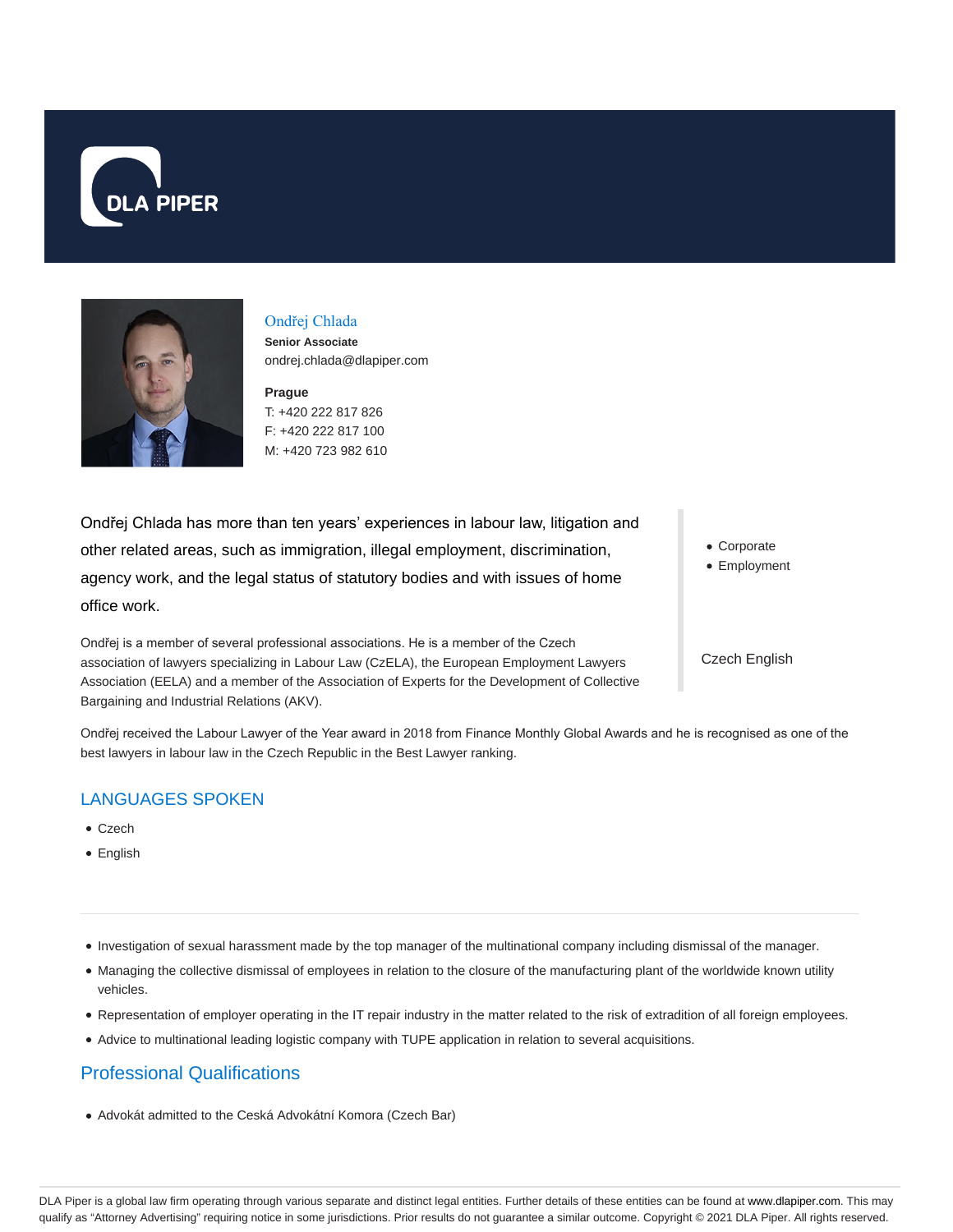## **Recognitions**

- Labour Lawyer of the Year award in 2018 from Finance Monthly Global Awards
- Among the best lawyers in labour and employment law in the Czech Republic in the Best Lawyer ranking since 2018

### **Education**

Masaryk University in Brno, Faculty of Law, Mgr.

### **Memberships**

- Czech association of lawyers specializing in Labour Law (CzELA)
- The European Employment Lawyers Association (EELA)
- Association of Experts for the Development of Collective Bargaining and Industrial Relations (AKV)

### INSIGHTS

### **Publications**

**Employee testing for all is back from 17 January 2022. What do you need to prepare for?**

### 12 January 2022

From Monday, 17 January 2022, the Ministry of Health will renew the obligation to test all employees, including those fully vaccinated and those who have had the booster vaccination. Employees are obliged to get tested twice a week, and the time period between the two tests needs to be minimum of three days and maximum of five days.

**COVID-19 update - October 2021**

#### 25 October 2021

Because of the increasing number of new COVID-19 cases, new measures have been taken to improve the situation and encourage people to get vaccinated. At the same time, one of the measures concerning the return of Czech citizens from abroad has been annulled by the Municipal Court in Prague and will have to be revised.

**Can an employer require employees to be vaccinated?**

#### 17 August 2021

As the world grapples with the COVID-19 pandemic, businesses have been presented with a number of practical and legal employment issues. In particular, employers must address what steps should be taken to ensure workplace safety and recently the issue of vaccinations for employees has become increasingly relevant in this area. Can an employer require employees to be vaccinated against COVID-19?

**COVID-19 update: Preventive measures for companies - July 2021**

### 9 July 2021

Preventive measures related to vaccinations, testing of employees or restrictions on operations.

DLA Piper is a global law firm operating through various separate and distinct legal entities. Further details of these entities can be found at www.dlapiper.com. This may qualify as "Attorney Advertising" requiring notice in some jurisdictions. Prior results do not guarantee a similar outcome. Copyright © 2021 DLA Piper. All rights reserved.